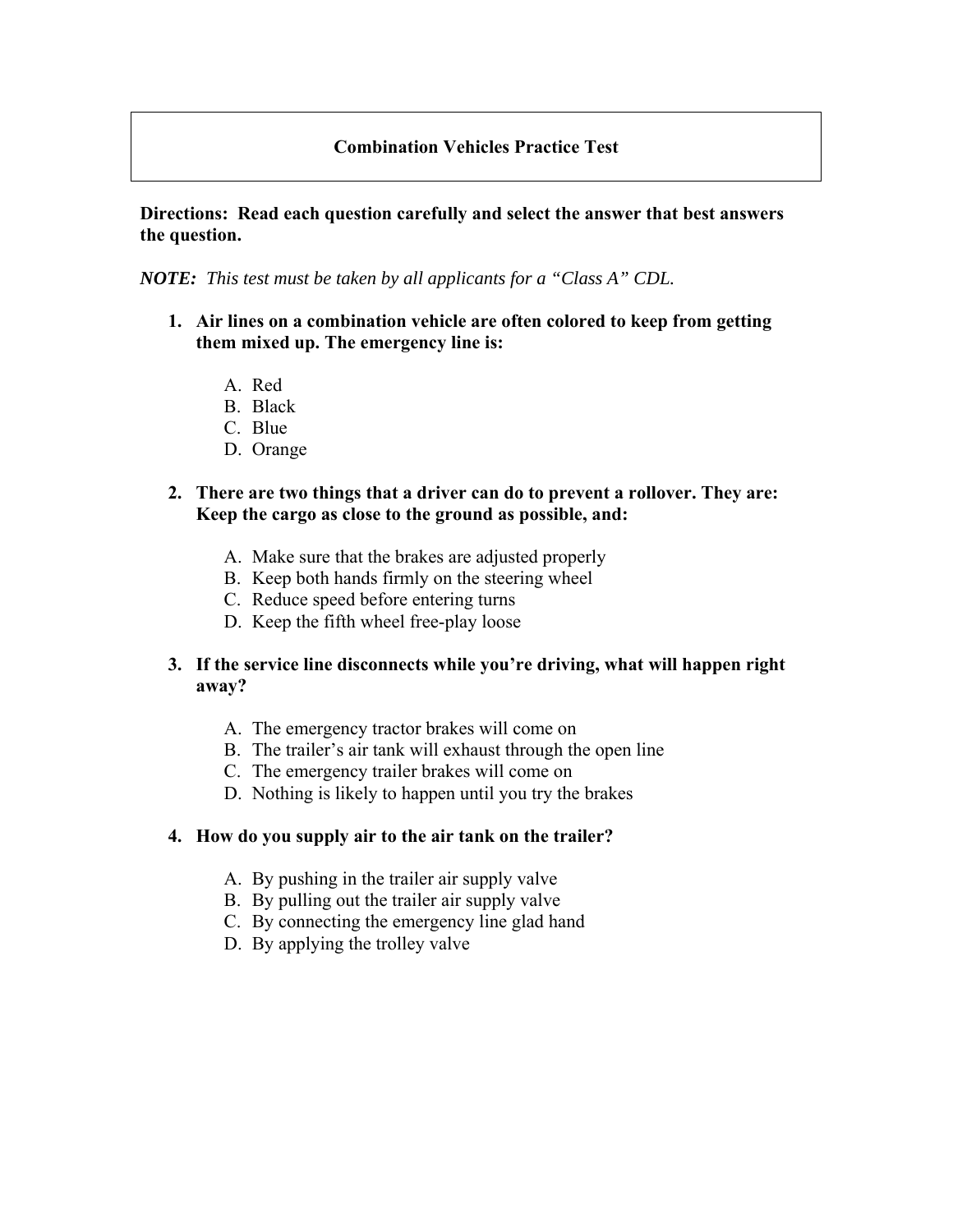- **5. With the engine off and the brakes released, a combination vehicle air brake system shouldn't leak more than how many psi in one minute?** 
	- A. 1 psi
	- B. 2 psi
	- C. 3 psi
	- D. 4 psi

### **6. You're hooking a tractor to a semi-trailer and have backed up but are not under it. What should you do before backing under the trailer?**

- A. Hook up the electrical service cable
- B. Hook up the emergency and service air lines
- C. Connect the ground cable
- D. Nothing, back up and secure the fifth wheel to the trailer

## **7. The fifth wheel locking lever is not locked after the jaws close around the kingpin. This means that:**

- A. The trailer will not swing on the fifth wheel
- B. You cannot set the fifth wheel for proper weight distribution
- C. The hand valve is released and you may drive away
- D. The coupling is not correct and should be corrected before driving the coupled unit

## **8. After pushing in the trailer supply valve, you should not move the tractor until the whole air system is:**

- A. Charging
- B. At normal pressure
- C. Bled down to half the maximum pressure
- D. Between 50 and 60 psi

### **9. You cross the air lines when hooking up to an old trailer. What will happen?**

- A. The hand valve will apply the tractor brakes instead of the trailer brakes
- B. The brake pedal will work the trailer spring brakes instead of the trailer brakes
- C. If the trailer has no spring brakes, you could drive away but you wouldn't have trailer brakes
- D. The brake lights will not come on when the brake pedal is pressed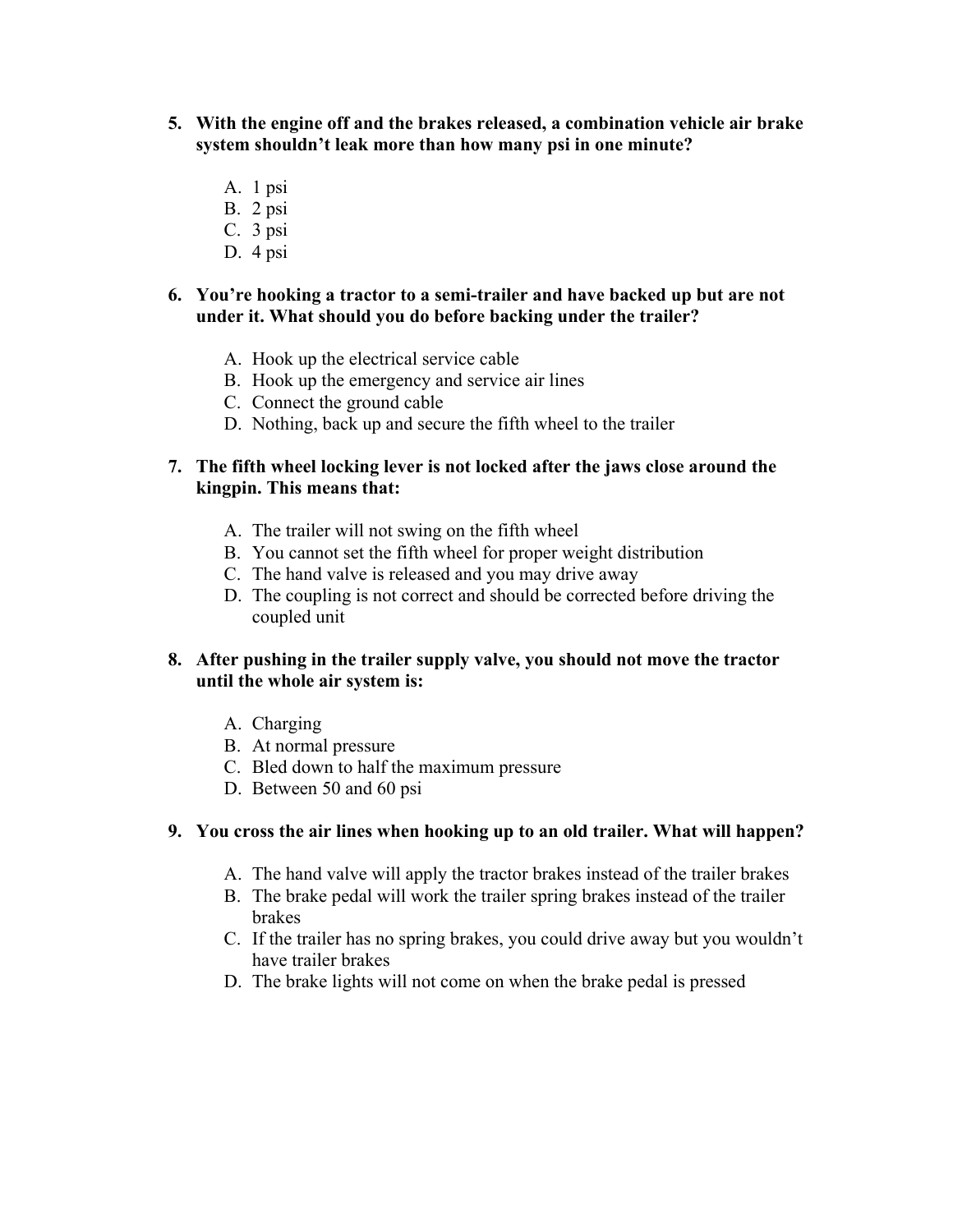## **10. How far should you crank up the front trailer supports (dollies) after coupling a semi-trailer?**

- A. Raised ½ way with the crank handle secured
- B. Raised  $\frac{3}{4}$  way with the crank handle removed
- C. Fully raised with the crank handle secured
- D. Three turns off the top with the crank handle secured in its bracket

## **11. You're driving a combination vehicle when the trailer breaks away and pulls apart the air lines. You should expect the trailer brakes to apply and:**

- A. The tractor to lose all air pressure
- B. The tractor brakes to keep working properly
- C. The trailer supply valve to stay open
- D. The tractor brakes to lock up

#### **12. The hand valve should be used to park a combination vehicle:**

- A. When you park at loading docks
- B. When you are parking for less than one hour
- C. When parking on a steep grade
- D. Never

#### **13. Air brake equipped trailers made before 1975:**

- A. Usually do not have spring brakes
- B. Are easier to stop than newer trailers because they are heavier
- C. Usually need a glad hand converter
- D. Cannot be operated on interstate highways

## **14. In normal driving, some drivers use the trolley (hand) valve before the brake pedal in order to prevent trailer skids. Which of these statements is true?**

- A. It should never be done
- B. It results in less skidding than using the brake pedal alone
- C. It lets the driver steer with both hands
- D. It is the best way to brake in a straight line

#### **15. When backing up under a trailer, you should line up:**

- A. About 15 degrees off the line of the trailer
- B. The right mirror along the right edge of the trailer
- C. Directly in front of the trailer
- D. The edge of the tractor tires with the yellow line on the pavement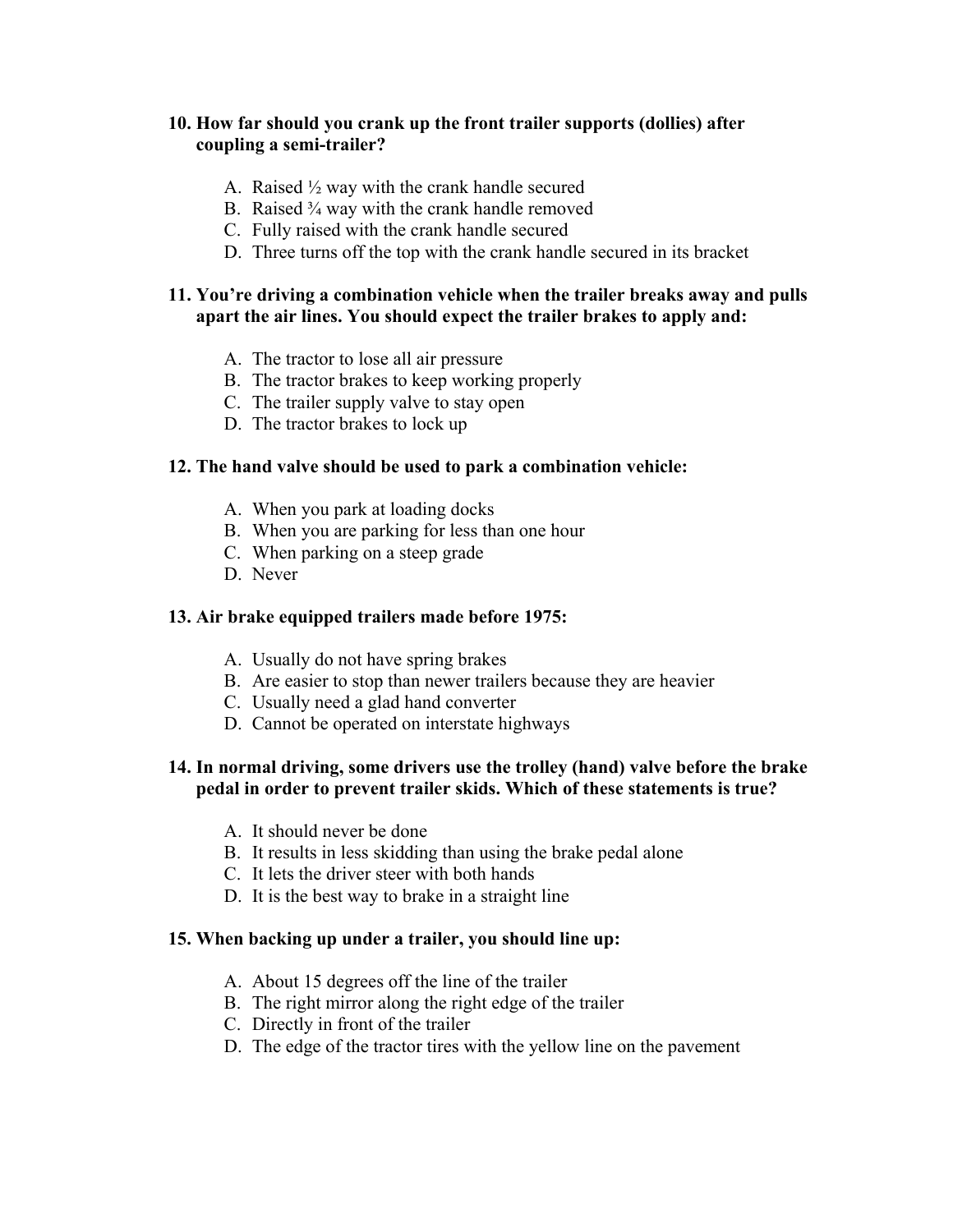## **16. You're hooking up a tractor and semi-trailer, and you've connected both air lines. Before backing under the trailer, you should:**

- A. Pull forward to test glad hand connections
- B. Supply air to the trailer system, then pull out the air supply knob to lock the trailer brakes
- C. Make sure that the trailer brakes are off
- D. Blow the horn twice to alert others

## **17. When hooking up a tractor to a trailer, you'll know the trailer is at the right height when the:**

- A. Trailer dolly wheels are fully extended
- B. Kingpin is about 2-¼ inches above the fifth wheel
- C. Beginning of the kingpin is even with the top of the lower fifth wheel
- D. Coupling surface of the trailer is just below the middle of the tractor fifth wheel

## **18. When not pulling a trailer, why is it a good idea to lock the glad hands together or to a dummy coupler?**

- A. It keeps air from escaping
- B. The brake circuit becomes a secondary air tank
- C. It keeps dirt and water out of the lines
- D. All of the above

## **19. How much space should be between the upper and the lower fifth wheel plates?**

- A. About 1 inch
- B. About  $\frac{1}{2}$  inch
- C. About  $\frac{1}{4}$  inch
- D. None

### **20. After hooking up, you should check the fifth wheel connection by:**

- A. Driving away at 20 mph and pulling down the trailer hand valve
- B. Backing up with the trailer brakes released
- C. Pulling the tractor ahead sharply to release the trailer brakes
- D. Pulling the tractor ahead gently with the trailer brakes locked